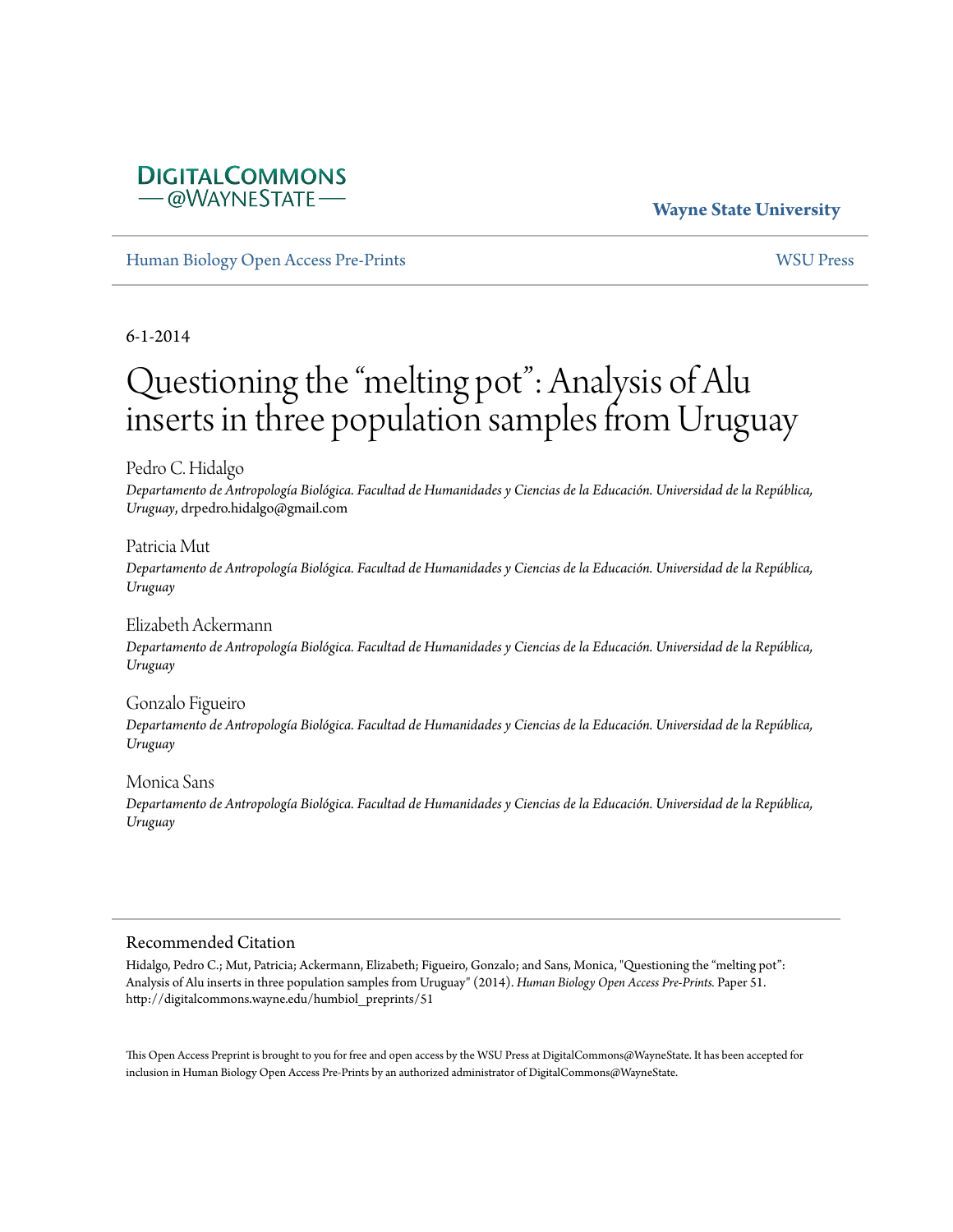## **Questioning the "melting pot": Analysis of Alu inserts in three population samples from Uruguay**

Pedro C. Hidalgo<sup>1\*</sup>, Patricia Mut<sup>1</sup>, Elizabeth Ackermann<sup>1</sup>, Gonzalo Figueiro<sup>1</sup>, Monica  $Sans<sup>1</sup>$ 

1. Departamento de Antropología Biológica. Facultad de Humanidades y Ciencias de la Educación. Universidad de la República, Uruguay.

\*Correspondence to: Pedro C. Hidalgo, Departamento de Antropología Biológica, Facultad de Humanidades y Ciencias de la Educación, Universidad de la República, Magallanes 1577. 11200. Montevideo, Uruguay.

E-mail: drpedro.hidalgo@gmail.com

**Key Words: Admixture, Gene diversity, Population structure, Alu insertion polymorphisms.**

**Abstract.** The way that immigrants integrate to recipient societies has been discussed for decades, mainly from the perspective of the social sciences. Uruguay, as other American countries, received different waves of European immigrants, although the details of the process of assimilation, when occurred, are unclear. In this paper, we use genetic markers to understand the process experienced by the Basques, one of the major migration waves that populated Uruguay, and its relation to other immigrants as well as to Native American and African descendants. For this purpose, we analyze the allele frequencies of ten ALU loci (A25, ACE, APOA1, B65, F13B, PV92, TPA25, HS2.43, and HS4.65) in three samples from Uruguay (two of Basque-descendants, one of non-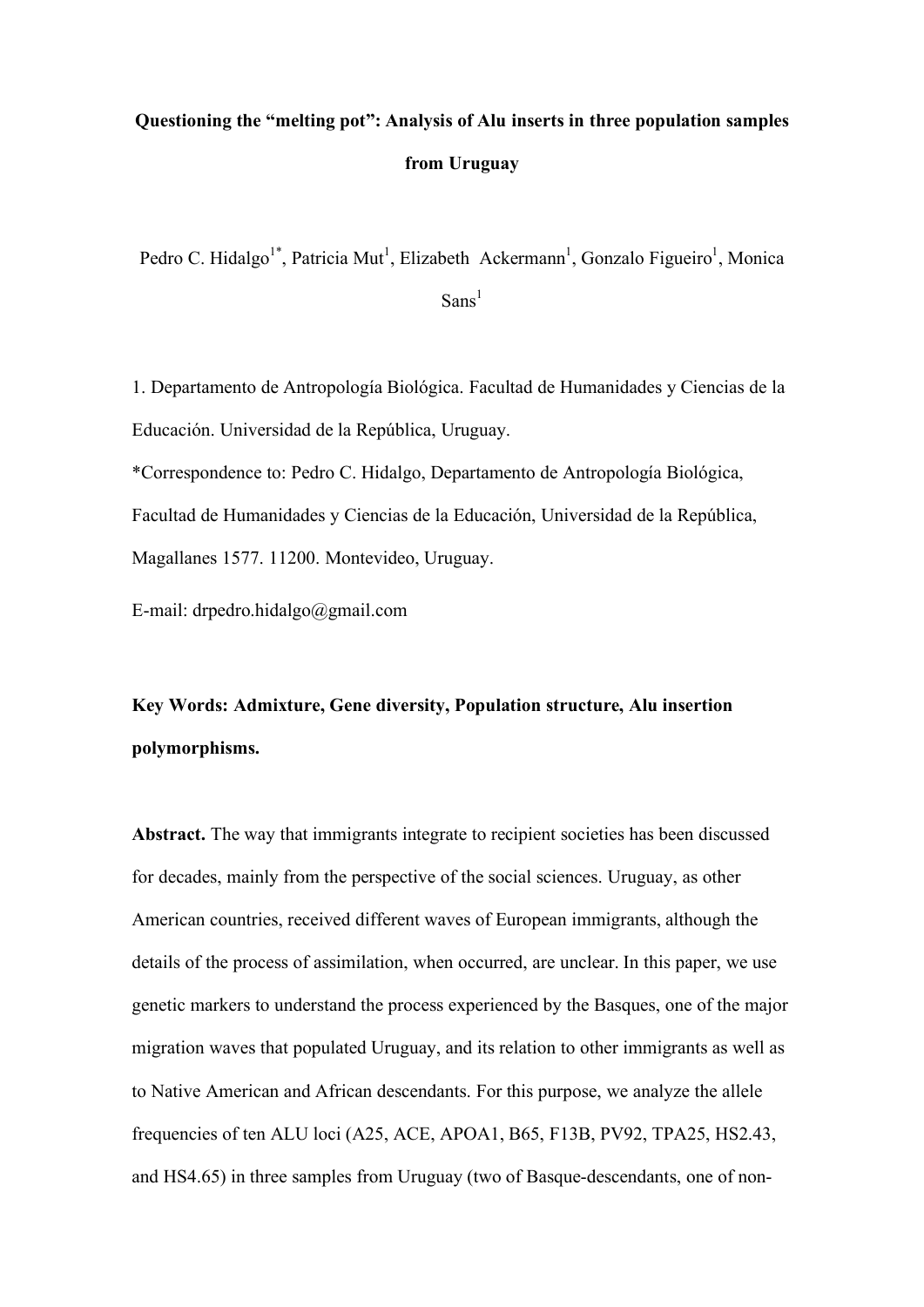Basque-descendants) from two locations: Montevideo and Trinidad. No departure from Hardy-Weinberg expectations was observed, with the exceptions of the APO and D1 loci in the non-Basque descendants' sample. Our data show that the maximum genetic contribution in the three samples comes from Europe (78% to 88%) with minor African (10% to 15%) and Native American (0% to 10%) contributions to the present-day Uruguayan population. Genetic distances reveal that Basque-descendants from Trinidad cluster with Europeans, while both Montevideo samples cluster together and separate from other populations, showing two different ways of integration, related to the general characteristics of each regional population.

#### **Introduction**

According to the 2011 National Census, Uruguay has a population of 3,286,314 inhabitants, 1,319,108 of them living in the capital city, Montevideo (INE 2012). The present population is the consequence of various processes, several of them shared with other Latin American countries. However, there are some differences make the Uruguayan population unique, such as the variety of European source populations and the lack of Native American and African descendant communities.

In general terms it is possible to recognize several origins for European migratory waves, most of them occurring during the 19th and 20th centuries, that originate with the Iberians (mostly from the Canary Islands but also several Basques, and Portuguese) that occupied the region during colonial times (Pi Hugarte and Vidart 1969). The first wave of immigrants (1825-1842) came during the early times of Uruguayan independence and includes 40,000 to 45,000 individuals, mostly French Basques. More Basques came in a second wave (1842-1876), in this case mainly from Spain (Barrán and Nahum 1990; Marenales Rossi and Luzuriaga 1990). These two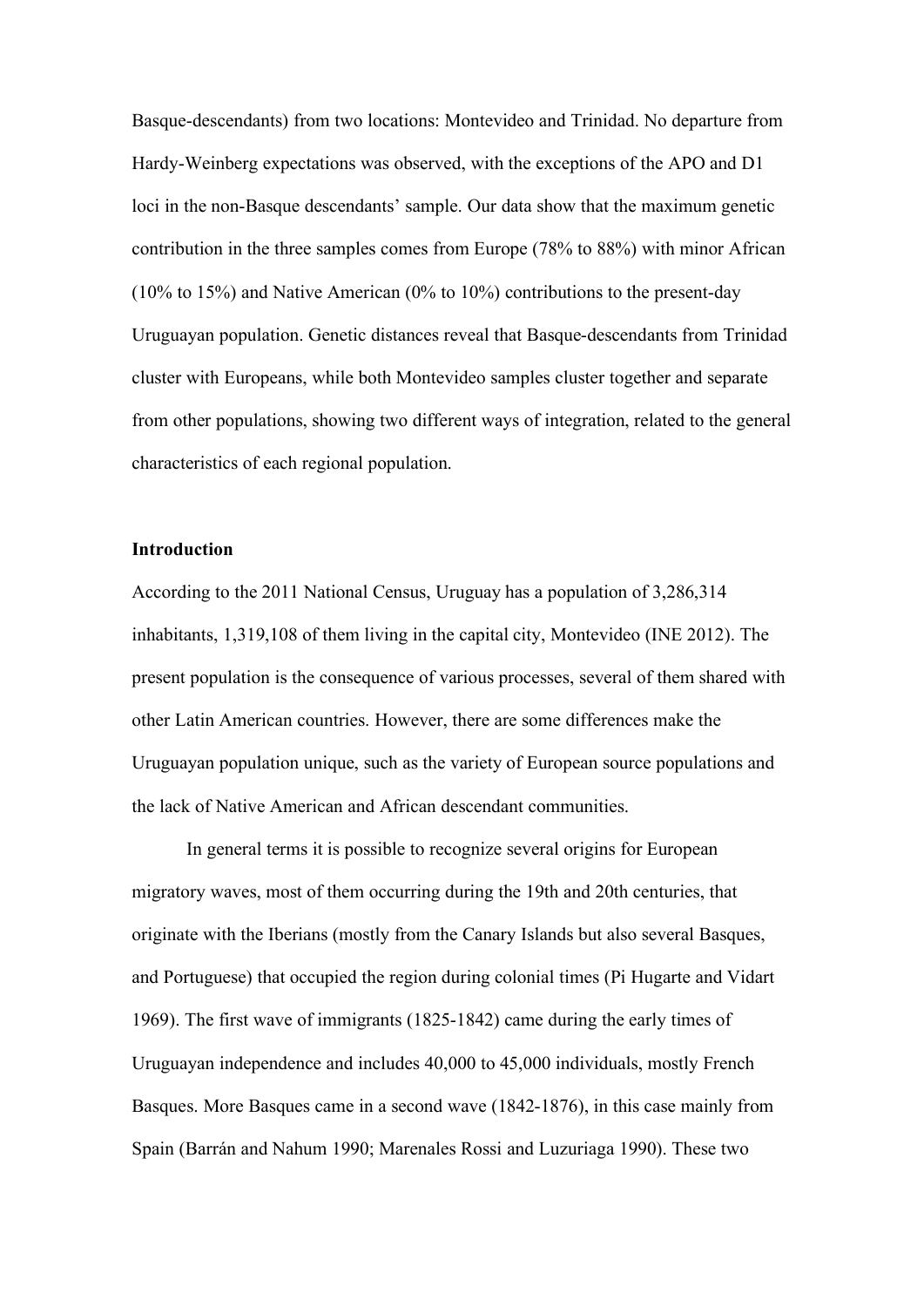"foundational" waves were composed mostly by males (81.8%, compared to 18.2% females). A third, "forced" wave occurred during the Spanish Civil War (1936-1939), and does also include several Basques (Arocena and Aguiar 2007). It should be emphasized that during the 19th century, migrants to Uruguay were mostly of Spanish, Portuguese and Italian origin, while during the 20th century, origins diversified, adding several thousands of Armenians, Jews from Western Europe, Central Europe and the Middle East, Russians, Swiss, and others (Vidart and Pi Hugarte 1969). In 1908 the proportion of foreigners in the population was approximately 18%, decreasing to 8% in 1963 and to a present-day minimum of 3% (INE 2012).

The process of assimilation, when it occurred, is unclear, and the coexistence in a common social space, shared by the immigrants and other ethnic groups (Africans, Natives, and their descendants), does not necessary imply a "melting pot", a model inspired in 1907 I. Zangwill's play about immigrants in the United States of America, in which immigrants quickly amalgamated with the receiver population. This model is opposed to "cultural pluralism", in which ethnic groups retained some individuality. According to Yinger (1985), the process of assimilation includes four threads, which can be termed as structural, cultural, psychological, and biological (amalgamation). The amalgamation, which results in the gene pools being indistinguishable, depends on the characteristics of both the migrants and the recipients, and various barriers have been observed (linguistic, religious, or "racial") that can restrain the process. However, in general terms, the coexistence of different groups does not occur in conditions of equality. Nowadays in Uruguay, Native American-descendants and Afro-descendants claim for cultural diversity. As Olivera Chirimini (2004) said, Natives American as well as African descendants have been forgotten, occulted, and erased from the history of the Rio de la Plata region.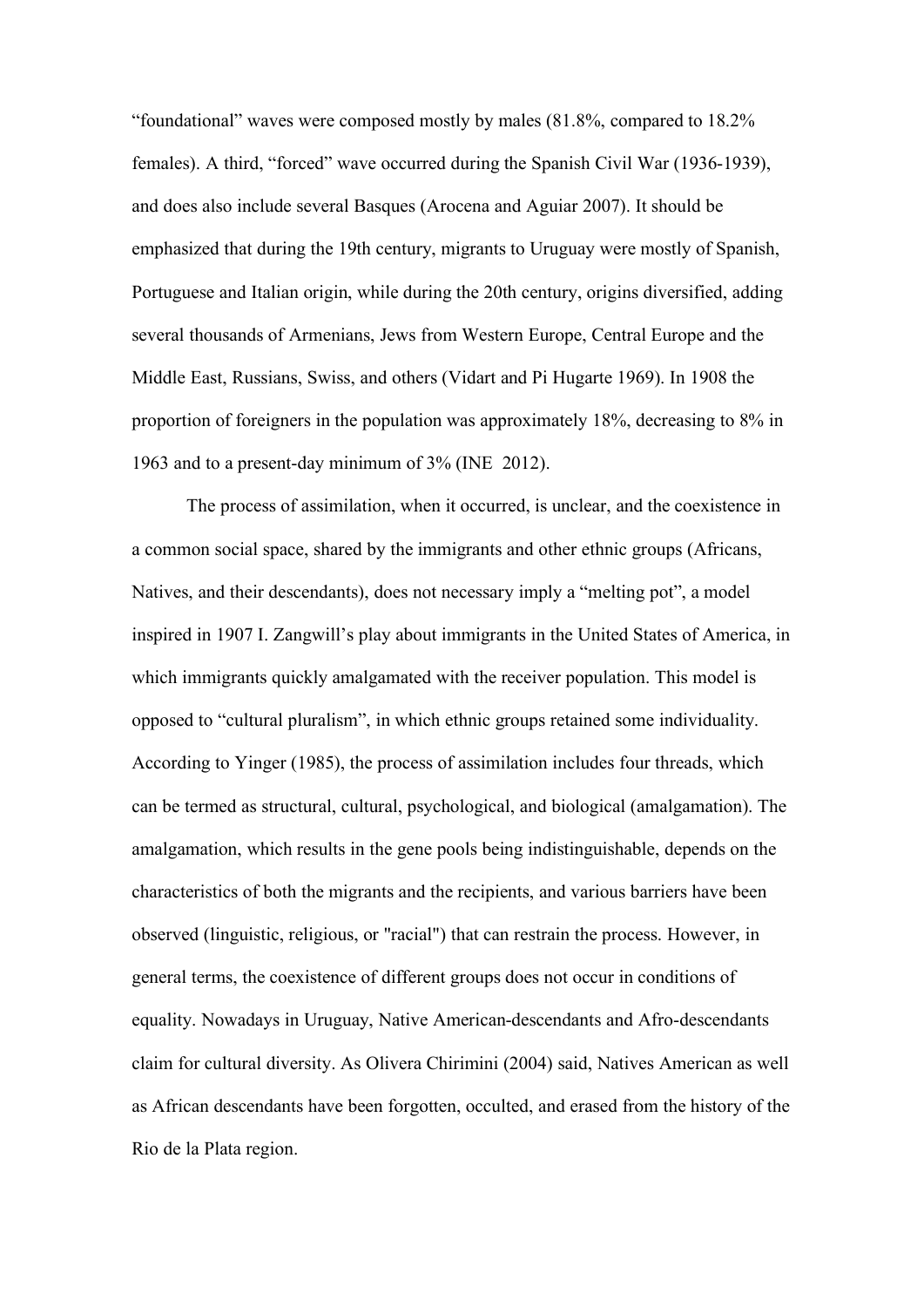Since the mid-1980s the Uruguayan population has been studied in terms of their genetic structure and how it reflects the prehistoric and historic processes of the population. The tri-hybrid origin composed of Native Americans, Africans, and Europeans has been proven through blood polymorphisms and DNA, with estimates of around 10% (1% to 20%) Native American and 6% (4% to 15%) African contribution (Sans et al. 1997, 2006; Hidalgo et al. 2005). Different studies have shown that the matrilineal contributions to be between 20% and 62% Native American and between 7% and 15% African in different parts of the country (Bonilla et al. 2004; Gascue et al. 2005; Pagano et al. 2005a; Sans et al. 2006). Few studies have analyzed the Ychromosome, showing low proportions (<7%) of Native American and African contribution (Bertoni et al. 2005, Pagano et al 2005b). These data are poorly correlated with the information given in the last Census (INE 2012), as only 4.9% of the population believes to have at least one Native American ancestor, and 7.8% believe to have at least an African one.

Recently, we analyzed the maternal contribution in a self-defined Basquedescent sample from the city of Trinidad, Flores, Uruguay (Sans et al. 2011). Unexpectedly, it showed that the Native American contribution was similar to the one found in a general sample of mixed ancestry from Montevideo (20%), with a smaller African contribution (2%). The analyses of surnames showed a different picture, with 91% of the individuals having a Basque paternal surname, while 41% had a Basque maternal surname.

To improve the comprehension of the ways of integration of European ethnic groups, we analyzed nuclear DNA markers in the above mentioned self identified Basque-descendant subpopulation from Trinidad, and we extended the study to Basquedescendants and non-Basque descendants from Montevideo, to answer two research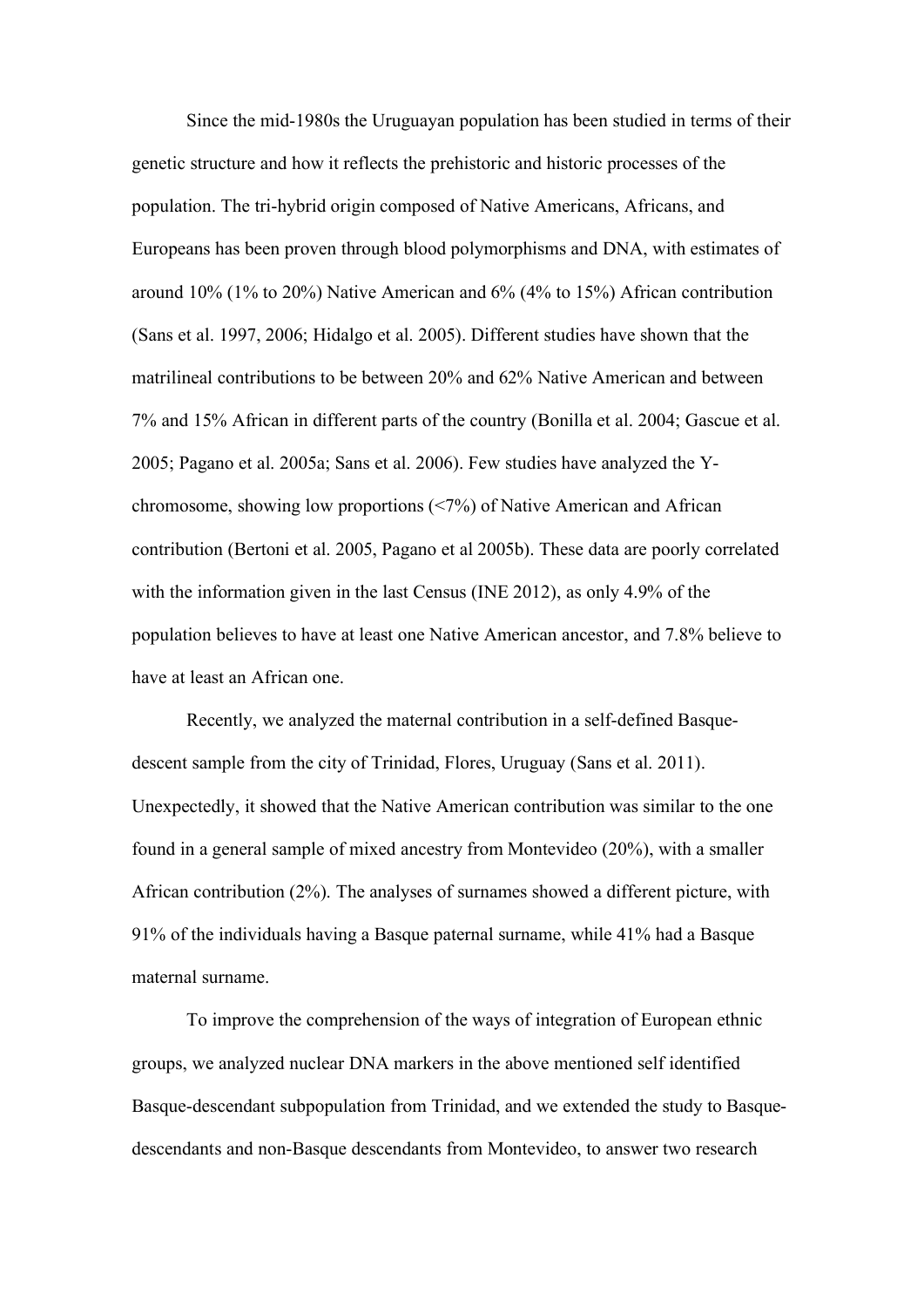questions: 1) is it possible to observe significant differences among Basque descendants living in different areas of Uruguay? 2) are there differences between Basques and non-Basques living in the same area or does amalgamation occur?

For this purpose we selected Alu inserts, which comprise approximately 10% of human DNA (Rowold and Herrera 2000; Batzer and Deininger 2002). In the course of human evolution, the number of Alu type transposons has grown through a mechanism of self-copy (Batzer and Deininger 2002), being a testimony of both ancient and recent evolutionary processes. As the insertion of Alu elements is produced by a single mutational event, it is possible to establish the ancestral state (Rowold and Herrera 2000). Alu elements have the advantage of being easily identified and some of them have been characterized in many populations, including the Basque (Batzer et al. 1994; Comas et al. 2000; González-Pérez et al. 2003; García-Obregón et al. 2006; Romualdi et al. 2002; Stoneking et al. 1997; Terreros et al. 2005). In addition, Alu insertions have been validated for the estimation of the degree of mixing in hybrid populations, based on yielding a correct classification of 91.5% of individuals using discriminant functions (Gómez-Pérez et al. 2007).

#### **Materials and Methods**

The first sample is composed by 58 subjects originally ascertained for anthropological studies, all of them descendant from Basques living in the city of Trinidad (BTD), Department of Flores, located 200 kilometers away from Montevideo in the southwest of Uruguay (described in Sans et al. 2011). A second sample is composed by 55 individuals of self-defined Basque descent from the city of Montevideo (BMVD), having at least one Basque grandparent or with a recognized Basque surname. The third sample is a subset of 70 individuals of European ancestry but without known Basque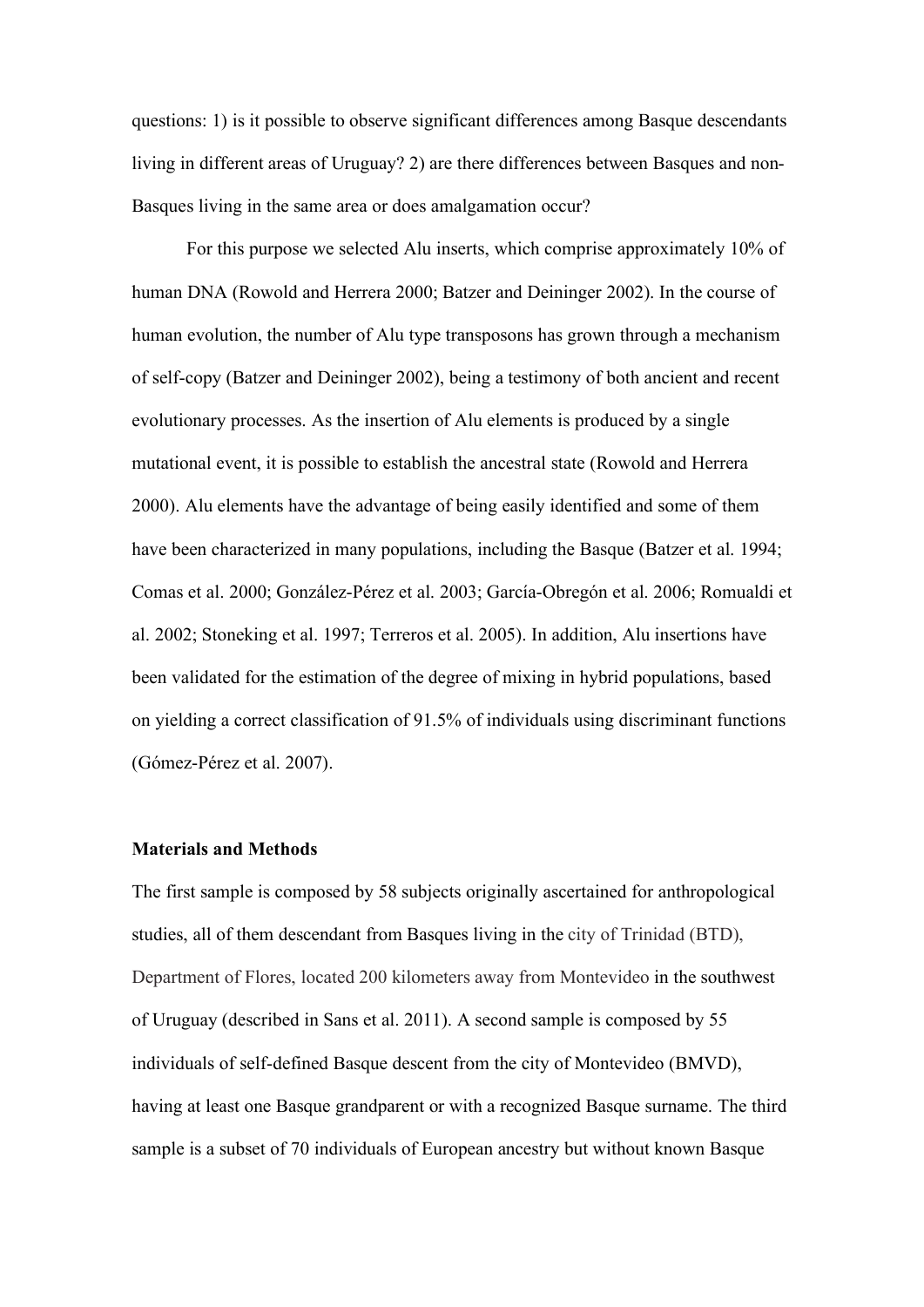ancestry, that is, without a known grandparent of Basque origin and lacking surnames identified as such, also taken from Montevideo (MVD). All individuals were asked for information regarding parental and grandparental place of birth. None of the individuals were close biological relatives at least at third grade, and all have at least two generations born in the country.

After a complete description of the study was provided, written informed consent was obtained from all subjects, and confidentiality was assured. The project was approved by the Facultad de Humanidades (Universidad de la República) Ethics Review Board.

#### **DNA typing**

The genetic characterization of the Uruguay population was carried out by analyzing the polymorphism of 10 autosomal Alu insertions (A25, ACE, APOA1, B65, D1, F13B, PV92, TPA25, HS2.43, and HS4.65), typed using DNA isolated from peripheral venous blood, buccal swab and hair. The extraction of genomic DNA from the leukocyte fraction of the blood and buccal swab samples was carried out using the Miller et al. (1988) "salting out" technique, while DNA from hair was extracted following the protocol of Hidalgo et al. (2009). The extracted DNA was stored at -20°C.

#### **PCR amplification**

The 10 *Alu* insertions were typed according to the conditions previously established for A25, ACE, APOA1, B65, F13B, PV92, and TPA25 loci by García-Obregón et al. (2006), while for HS2.43 and HS4.65, the conditions published by Ray et al. (2005) were used. The genotyping was carried out through electrophoresis in 2% agarose gel and staining using ethidium bromide, and visualizing the gels under UV light. In some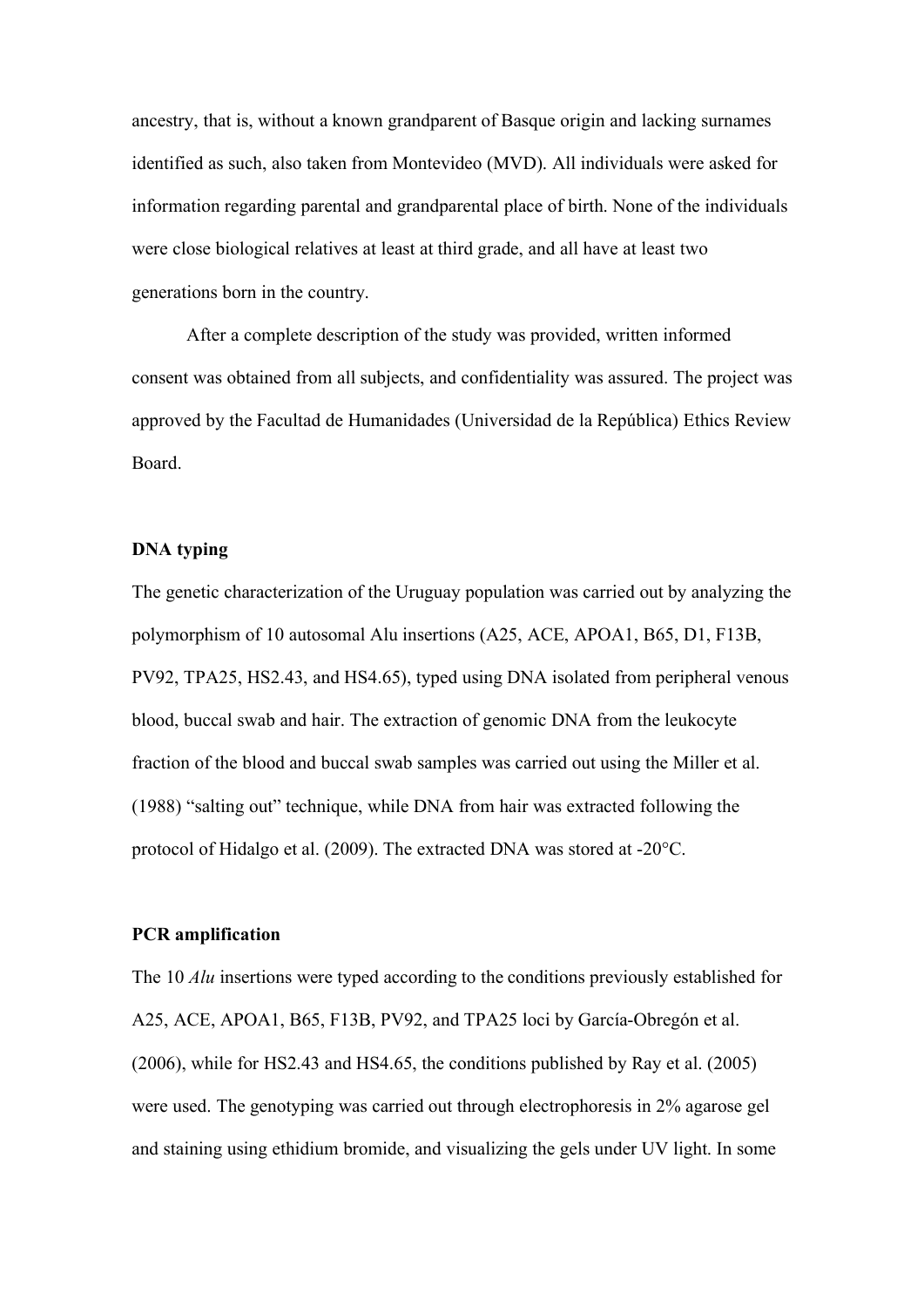cases the results were confirmed in polyacrylamide gel electrophoresis (PAGE) with silver staining.

#### **Population Affinities**

For the analysis of the genetic affinities of our samples, 16 populations from a broad continental context, typed for the same ten Alu loci used in our study, were selected from the literature (Table 1). We also included two admixed populations from the United States of America for comparative purposes.

#### **Statistical Methods**

Allele and genotype frequencies of the Alu-insertion loci were obtained by direct gene counting (Li 1976). Divergence from the Hardy-Weinberg equilibrium (HWE) was determined at each locus by Chi-square, Levene's correction and exact test with the Biosys 2 program (Swofford and Selander 1997). The heterogeneity in allele frequencies among Uruguayan samples were performed with an exact test using the Genepop 4.2.2 package (Rousset 2008).

Genetic differentiation was measured by  $G_{ST}$  (Nei 1987) by using the gene diversity for the entire population  $(H_T)$  and the average gene diversity for samples  $(H_S)$ with the Dispan computer program (Ohta 1983). The significance of the allele heterogeneity in each locus among Uruguayan samples was calculated according to Srikumari et al. (1986).

Analysis of molecular variance (AMOVA; Excoffier et al. 1992) was performed to test the presence of genetic structure among samples with the GenAlEx 6.5 software (Peakall and Smouse 2012).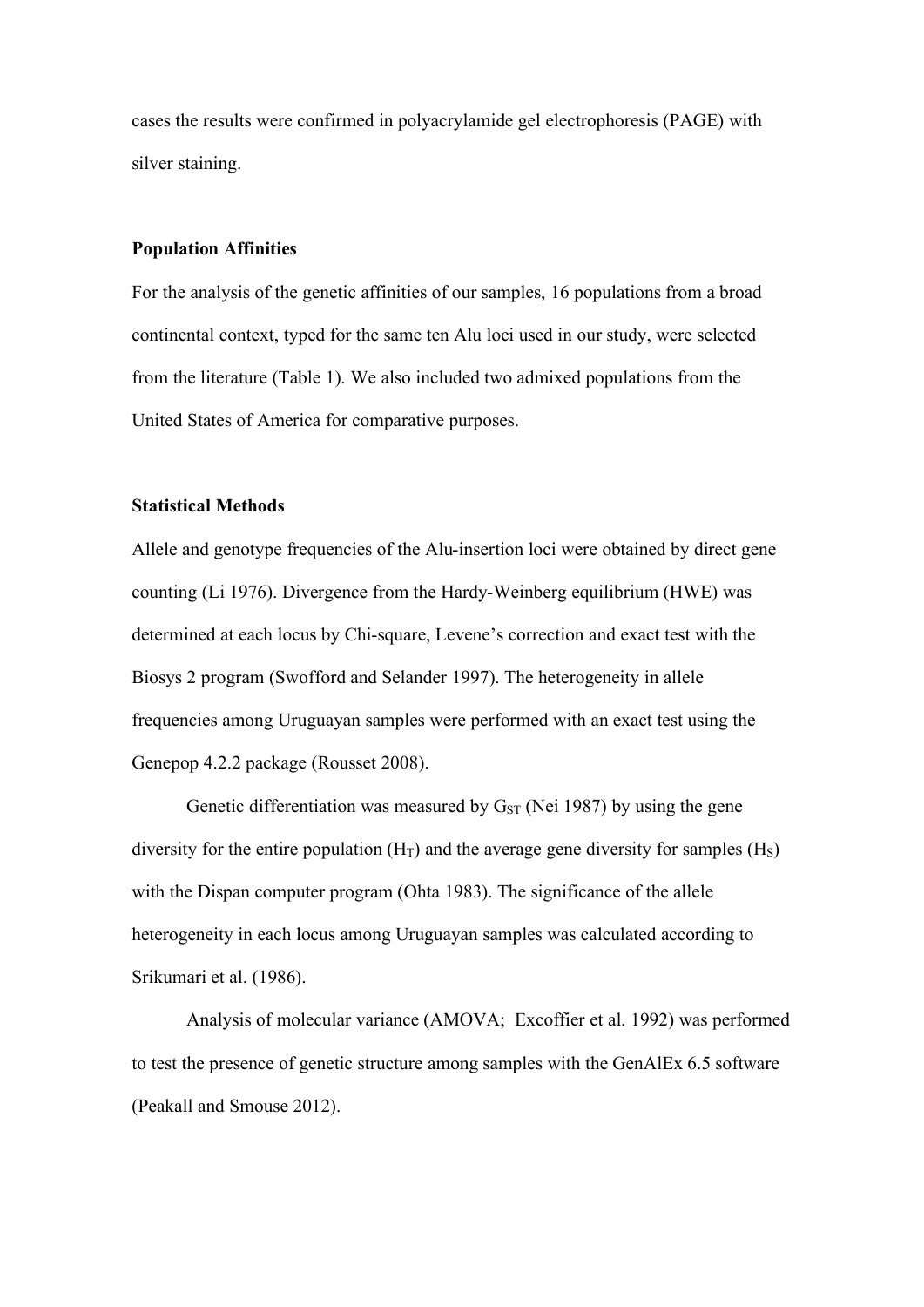Genetic admixture was estimated by Elston's method (1971). We used the average allele frequencies for the European, African and Native American populations listed in Table 1. Allele frequencies for Native Americans were complemented using data for seven loci in Amazonian Indians (Battilana et al. 2006). The allele frequencies for each individual locus were pooled and weighted by arithmetical means.

Nei's  $D_A$  distance (Nei et al. 1983; Nei 1987) and Reynolds et al. (1983)  $F_{ST}$ distance among Uruguayan samples were computed. We also estimated Nei´s DA genetic distances between the Uruguayan samples and the populations listed in Table 1. DA genetic distances were represented in Unweighted Pair Group Method with Arithmetic Mean (UPGMA) trees (Sneath and Sokal 1973) by means of the Neighbor program, generating 1,000 bootstrap replicates with Seqboot, and a consensus tree was obtained with Consense as implemented in the PHYLIP package (Felsenstein 2002).

#### **Results**

The distribution of Alu insertion frequencies in the ten loci typed for the three Uruguayan samples is shown in Table 2. The highest allele frequency corresponds to the APOA1 locus in all samples. The lowest frequencies were observed for the HS2.43 and the HS4.65 loci. Table 3 shows the departure from HWE. Significant deviations from HWE ( $p$ <0.05) were observed for the loci APOA1, D1 and TPA25 in MVD, for locus D1 in BMVD, and for loci B65, D1 and F13B in BTD. Significant deviation from HWE using the Dunn-Sidak correction (Sokal and Rohlf 1995) were only found for APO and D1 loci in the MVD sample, at the 0.16% level.

For the ten Alu loci genetic heterogeneity for each paired sample was calculated, showing that both samples from Montevideo (MVD and BMVD) exhibit significant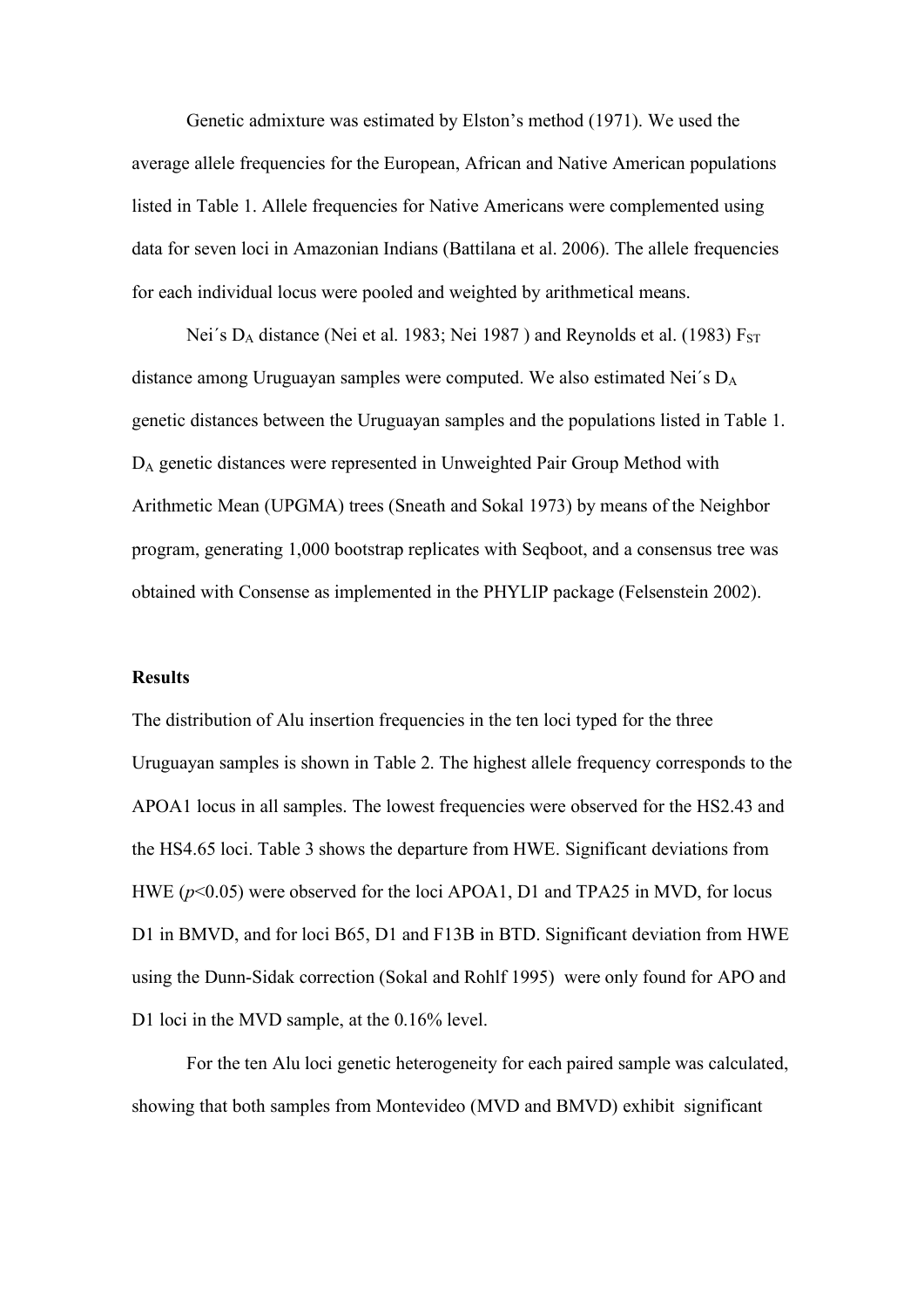differences with respect to Basques from Trinidad, but not between one another (Table 4).

The gene diversity and the coefficient of differentiation analysis are given in Table 5. The intrapopulational gene diversity (Hs) for the Uruguayan samples ranged from 0.041 (HS4.65) to 0.458 (F13B) with a mean value of 0.302. The average value of Dst a measure of the gene diversity among samples, is 0.01 with large variation among loci (0.001 to 0.028). The gene differentiation coefficient relative to the total population  $(G<sub>ST</sub>)$  shows large variation from locus to locus (0.004 to 0.063), being the highest differentiation found for the B65 locus, and the least for PV92. The mean  $G<sub>ST</sub>$  over all 10 loci is 3.1% (slightly lower than Wright's  $F_{ST} = 0.034$ ), with significant differences in five loci. The mean estimate of  $G<sub>ST</sub>$  indicates modest but definite differentiation in Alu polymorphisms.

The result of the  $G<sub>ST</sub>$  indicates that the fraction of the total gene diversity is fundamentally attributable to differences within the samples. Our analysis indicates that even with ten loci, reliable estimation of genetic variation could be obtained. Hierarchical analysis of molecular variance (AMOVA) across individuals from the three samples revealed most of the genetic diversity to be due to the variation within samples (88%), while the variation among samples (12%) was small but significant (Table 6).

Genetic distances, based on Nei's  $D_A$  and using the 10 Alu loci, range from 0.87% to 3.6%, being the highest value between BTD and the Montevideo samples (Table 7). Similar results were obtained using Reynolds's distance (Table 7).

Using Elston's (1971) admixture method we estimated an average of 4% Native contribution and 12% African contribution (Table 8). The level of admixture estimated indicates a substantial European ancestry in the samples. In addition, these data show that the percentage of African alleles ranges from 9.6% to 15% in the Uruguayan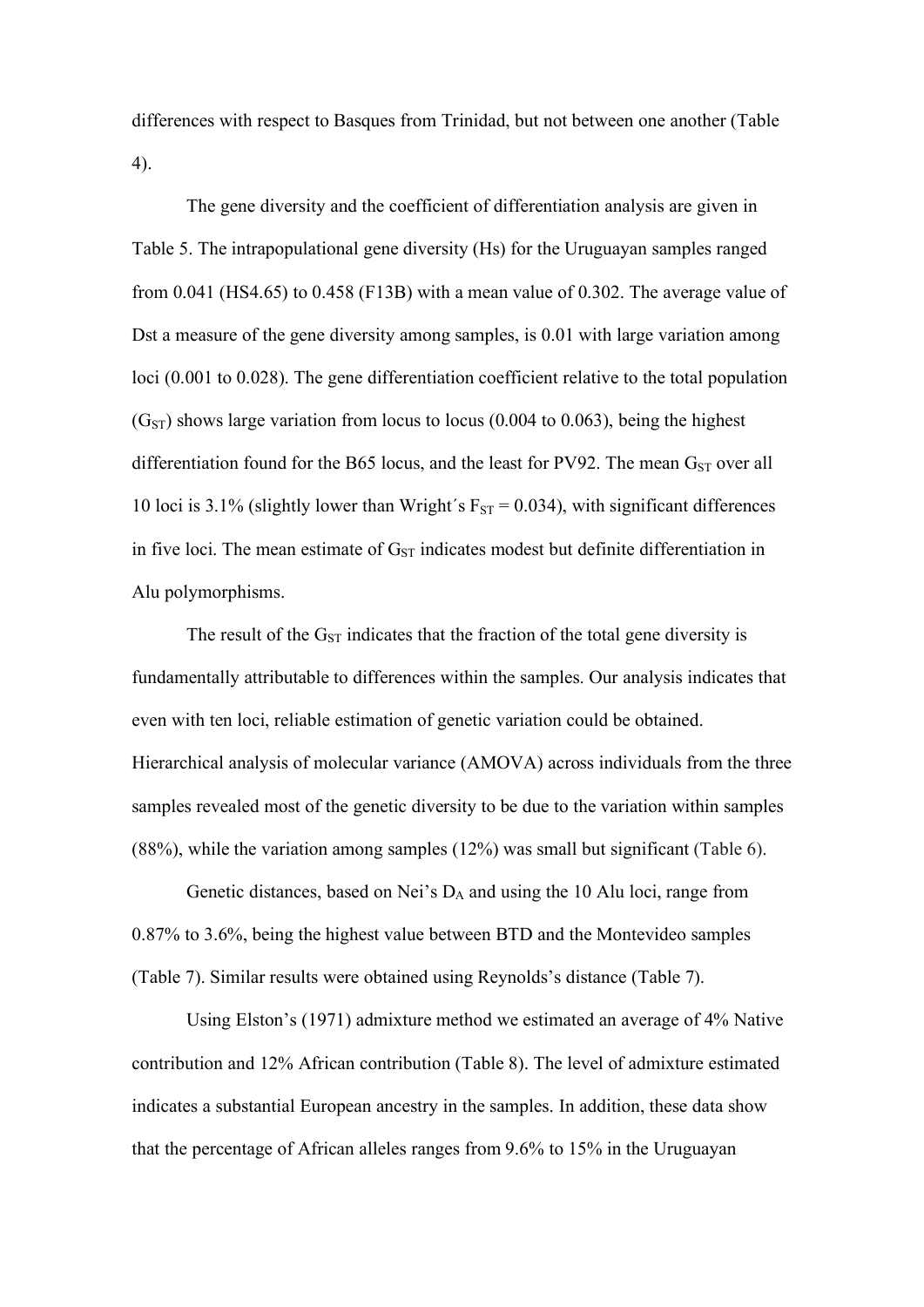samples with a relatively low level of Native American contribution, albeit higher in BTD.

The UPGMA tree (Fig.1), clearly shows that the Uruguayan samples are placed in the cluster formed by the European populations and separated from the clusters formed by Africans and by Native Americans. However, the Montevideo samples (MVD and BMVD) appear separate within the European cluster, while the BTD sample is more related to the Spanish populations.

#### **Discussion**

The pattern of genetic variation defined by the Alu insertion/deletion polymorphism in the Uruguayan population shows higher differentiation than the one observed when considering other systems as HLA, ABO and Rh (CDE) loci in the Uruguayan population as a whole (Hidalgo et al. 2007). Three statistics showed significant departure from HWE in several comparisons (7 in 30), leading to the conclusion that loci APO and D1 are not in HWE in the MVD sample. One possible explanation could be the occurrence of microevolutionary process that affected Uruguayan populations, such as founder effects, external and internal migrations, and consanguinity, as discussed below.

The Native American contribution found in Montevideo is similar to the one found by Sans et al. (1997) based on classical markers, while the estimate for Trinidad is close to the estimates for Uruguay as a whole according to the data by Hidalgo et al. (2005) based on Polymarkers. However, the African contribution determined using Alu insertions is slightly higher than the one found in previous work (Sans et al. 1997; Hidalgo et al. 2005). Differences in African contribution can be due to different factors, as sampling, lack of adequate data on parental populations for the estimates and/or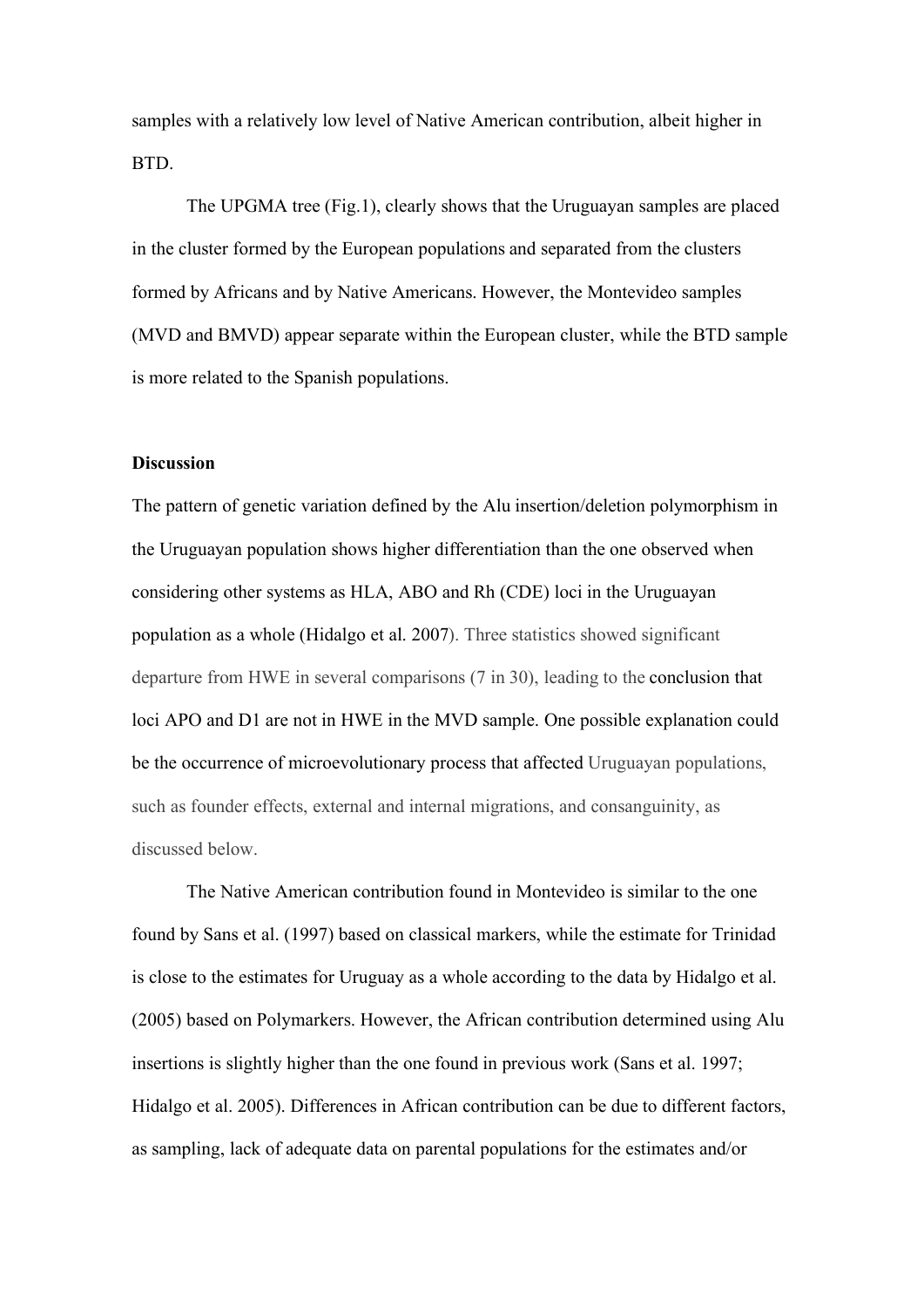changes in the frequencies in the parental populations during time. It is interesting to note that Montevideo as a whole as well as Basque descendants from Trinidad have been studied for Native American maternal contributions showing similar results (21% and 20% Native, respectively) (Gascue et al. 2005; Sans et al. 2011).

The two samples from Montevideo form a tight cluster that could be explained by different patterns of mating and amalgamation inside this city, concordant with the concept of "melting pot". On the other side, the sample of Basque-descendants from Trinidad forms a separate cluster. Moreover, comparisons of Nei's and Reynolds' distances showed that the distances between the MVD and BMVD samples are not significant but the distances between BTD and MVD, as well as between BTD and BMVD, are statistically significant. When including different world populations, the three samples formed a large cluster with the European populations, Trinidad being closer to West European populations, and all three samples apart from "United States Hispanics", as well as from African and Native American populations. As mentioned before, the magnitude of Native American or African contributions cannot be the explanation, as Trinidad has more non-European contribution than the other two samples. Other reasons need therefore to be explored.

Local genetic structures are determined not only by the amount of gene flow but also by the characteristics, including size, of the populations that get in contact. During the last part of the *19th* Century and first half of the *20th* Century, Uruguay received a large amount of migrants from Europe and surrounding regions, process that ended soon after the end of World War II (Vidart and Pi Hugarte 1969). However, after 1910, internal migrations had an important role, being mainly from the countryside to the capital city, Montevideo (Campiglia 1968). When analyzing the population growth during the 20th. Century, while from 1908 to 1996 Montevideo multiplied its population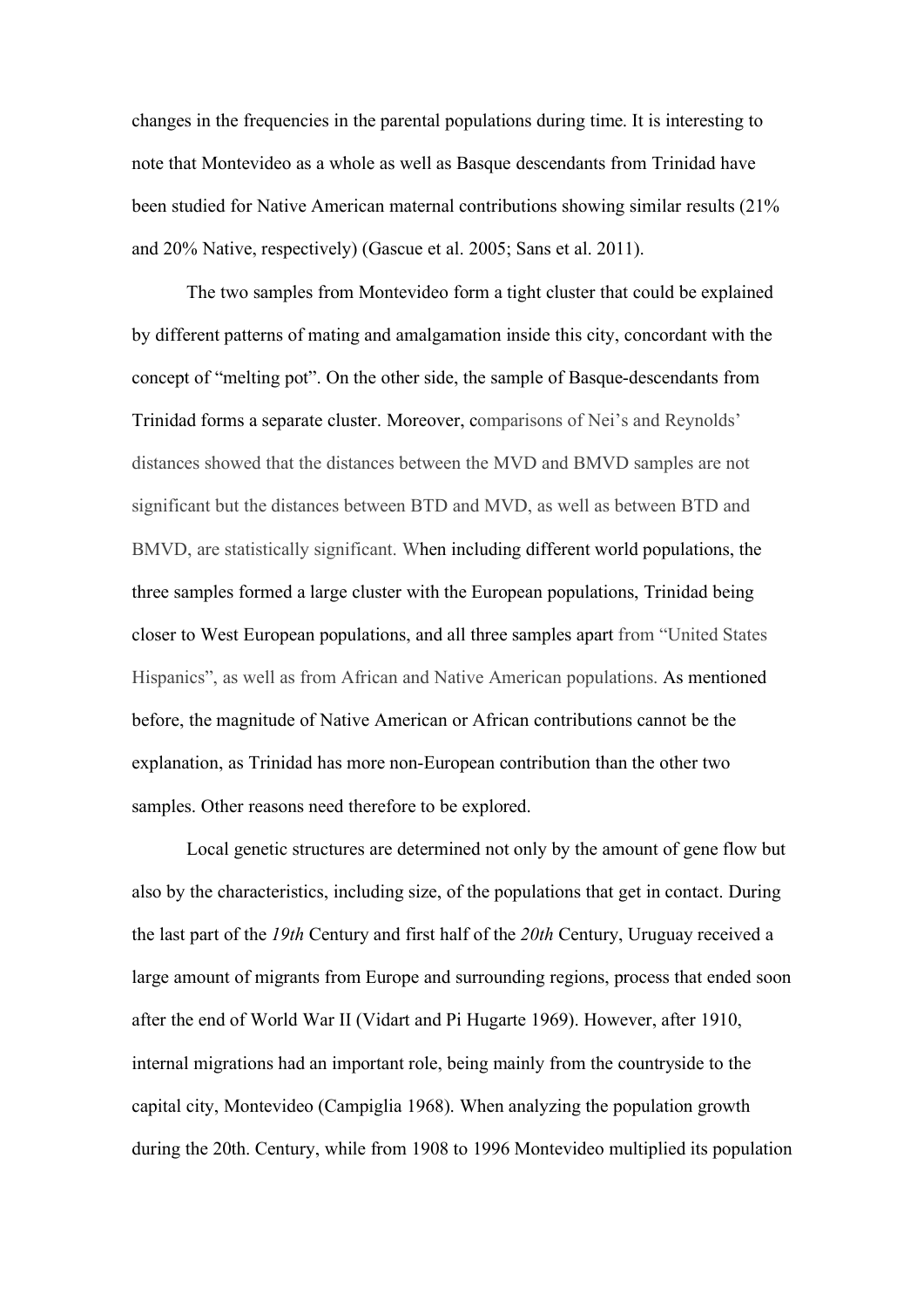by 4.3 (probably as an effect of both types of migration), the population of Trinidad multiplied by 2.4, and a pronounced decline in growth rate is observed when considering years 1963 to 1996, when external migrations had finished (data from INE 2012): during this period, the population of Trinidad multiplied by 2.1 and 1.3 respectively. It is then possible to hypothesize that Montevideo became more exogamous due to incoming migrations, while Trinidad continued being relatively endogamous. A study about patterns of endogamy in Montevideo showed that Italians and French (mostly Basques) have the highest rates of endogamy, followed by the Spaniards, including in this last group a broad variety of origins. In all three cases, the endogamy of these groups is higher than in the population of Montevideo taken as a whole (Barreto and Sans 2000).

As a conclusion, it is possible to answer the two questions asked in the introduction of this study. The first question was related to the possibility of observing significant differences among Basque descendants living in different areas of Uruguay, and it has been proven that there are differences between the ones living in Trinidad related to the ones living in Montevideo. The second question, relative to differences between Basques and non-Basques living in the same area or the occurrence of amalgamation, it is possible to say that, in Montevideo, amalgamation has indeed occurred. However, we are not able to either confirm or dismiss the occurrence of amalgamation in Trinidad, as there is no data available for non-Basque descendants in the city or the surrounding region. Moreover, our data show that each population, with a different history and inhabiting a different region, need to be studied, as two populations with an apparent same origin (Basques) were found to differ in their present-day genetic structure. Consequently, we emphasize the importance of prospective analyses of the ancestral characteristics of the populations to be studied, especially when admixture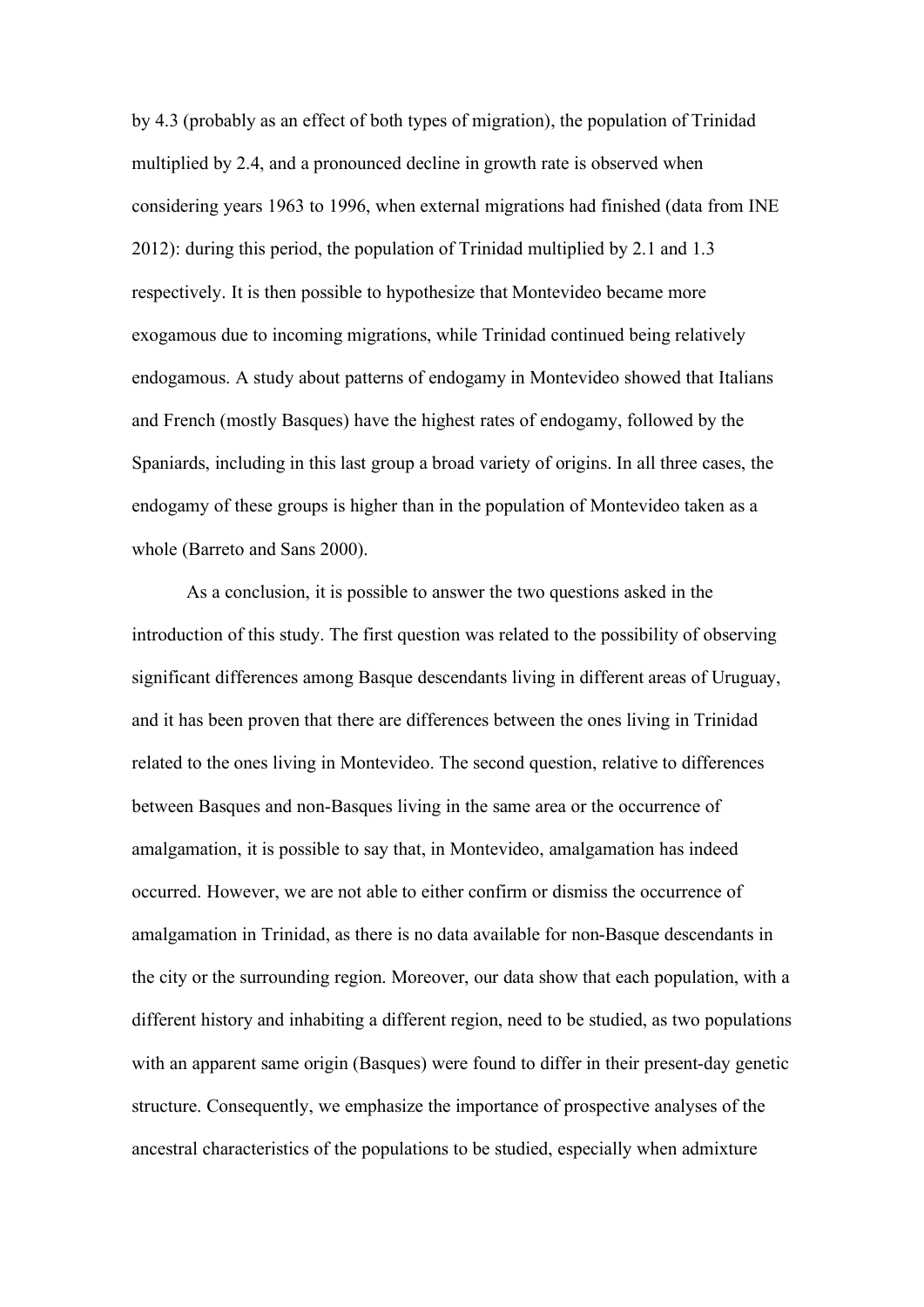occurs as it is the case in Latin America. We strongly suggest the necessity of developing holistic views to deal with tri-hybrid population complexities. Multiculturalism is a reality in Uruguay, and it is not only related with sociocultural aspects, but it also affects the genetic structure of the populations and the effective amount of gene flow interchange (Harrison and Boyce 1972; Stobart 2005; Stone and Lurquin 2007)

#### **Acknowledgements**

This work was made possible thanks to the collaboration of the Basque descendants living in Trinidad and Montevideo, as well as other inhabitants of Montevideo that generously participated in this project. We especially thank the association Haize Hegoa from Montevideo, and their members M. Bengoa, E. Poittevin-Gilmet, D. Maytia and R. Fernández. We wish to thank G. Dorado for her technical assistance. The project was supported by CSIC (Universidad de la República, Uruguay).

#### **Literature Cited**

- Arocena, F., and S. Aguiar. 2007. *Multiculturalismo en Uruguay. Ensayo y entrevistas a once comunidades culturales.* Montevideo: Ediciones Trilce.
- Barrán, J. P., and B. Nahum. 1990. *El Uruguay del novecientos. Batlle, los estancieros y el imperio Británico.* 2nd. Montevideo: Ediciones de la Banda Oriental.
- Battilana, J., N. J. Fagundes, A. H. Heller et al. 2006. Alu insertion polymorphisms in Native Americans and related Asian populations. *Ann. Hum. Biol* 33:142-160.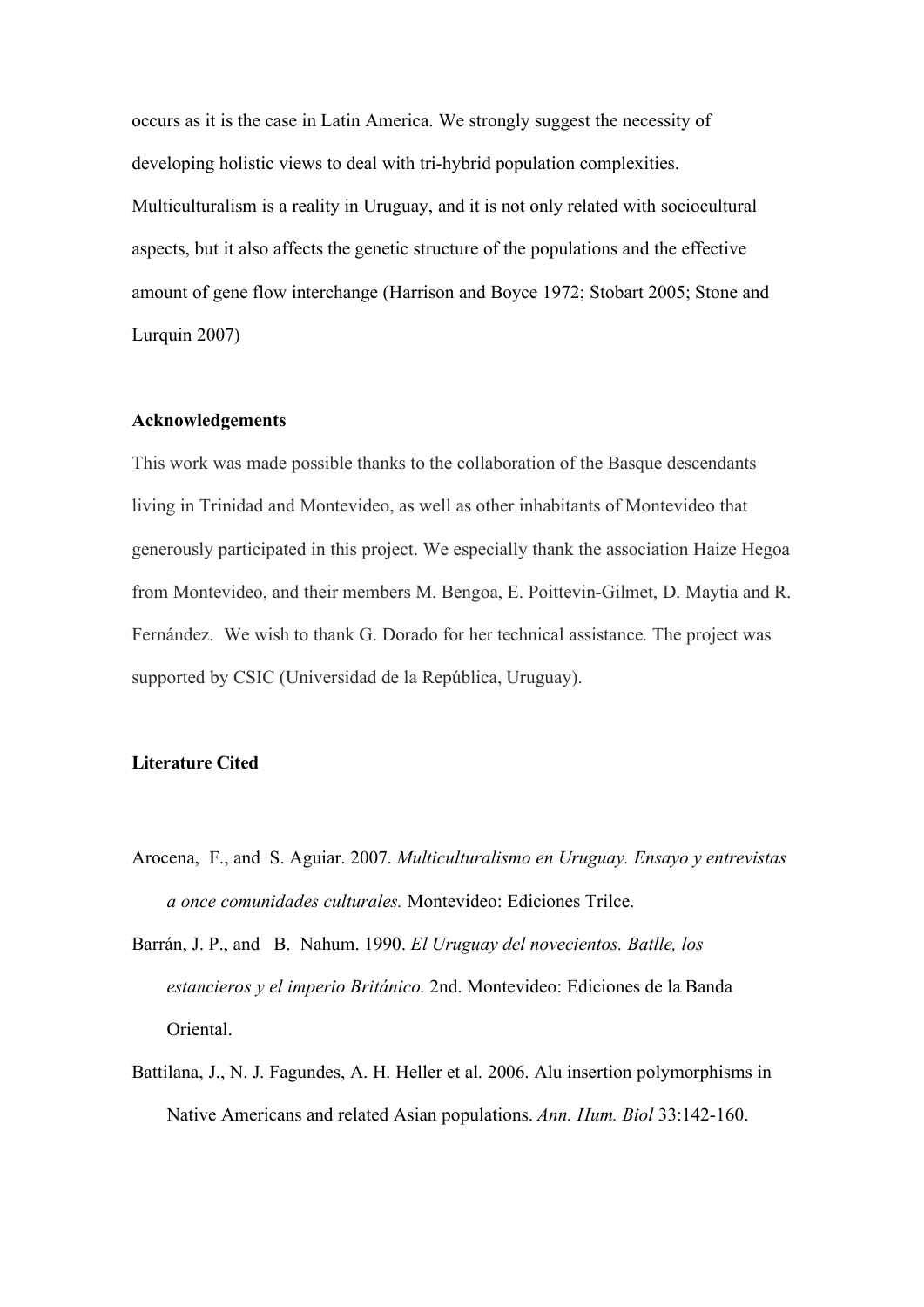- Barreto, I., and M. Sans. 2000. Endogamia y consanguinidad en la población uruguaya: los inmigrantes y sus pautas matrimoniales. In *Investigaciones en biodiversidad humana*, T. Varela ed. Santiago de Compostela: Editorial Universitaria, 28 – 34.
- Batzer M. A., and P. L. Deininger. 2002. *Alu* repeats and human genomic diversity. *Nat. Rev. Genet*. 3:370–379.
- Batzer, M. A., M. Stoneking, M. Alegria-Hartman et al. 1994. African origin of Human-Specific polymorphic Alu insertions*. Proc. Natl. Acad. Sci.* 91: 12288-12292.
- Bertoni, B., L. Jin, R. Chakrabory et al. 2005. Directional mating and a rapid male population expansion in a hybrid Uruguayan population. *Am. J. Hum. Biol.* 17:801- 808.
- Bonilla, C., B. Bertoni, S. Gonzalez et al. 2004. Substantial Native American ancestry in the population of Tacuarembó, Uruguay, detected using mitochondrial DNA polymorphisms. *Am J. Hum. Biol.* 16:289 –297.
- Campiglia, N. 1968. *Migración interna en el Uruguay*. Montevideo: Universidad de la Republica. Departamento de Publicaciones.
- Comas, D., F. Calafell, N. Benchemsi et al. 2000. *Alu* insertion polymorphisms in NW Africa and the Iberian Peninsula: Evidence for a strong genetic boundary through the Gibraltar Straits. *Hum. Genet.* 107:312-319.
- Elston, R.C. 1971. The estimation of admixture in racial hybrids. *Ann. Hum. Genet.*  $35:9 - 17$ .
- Excoffier, L., P. E. Smouse, and J. M. Quattro. 1992. Analysis of molecular variance inferred from metric distances among DNA haplogroups: applications to human mitochondrial DNA restriction data. *Genetics* 131:479-491.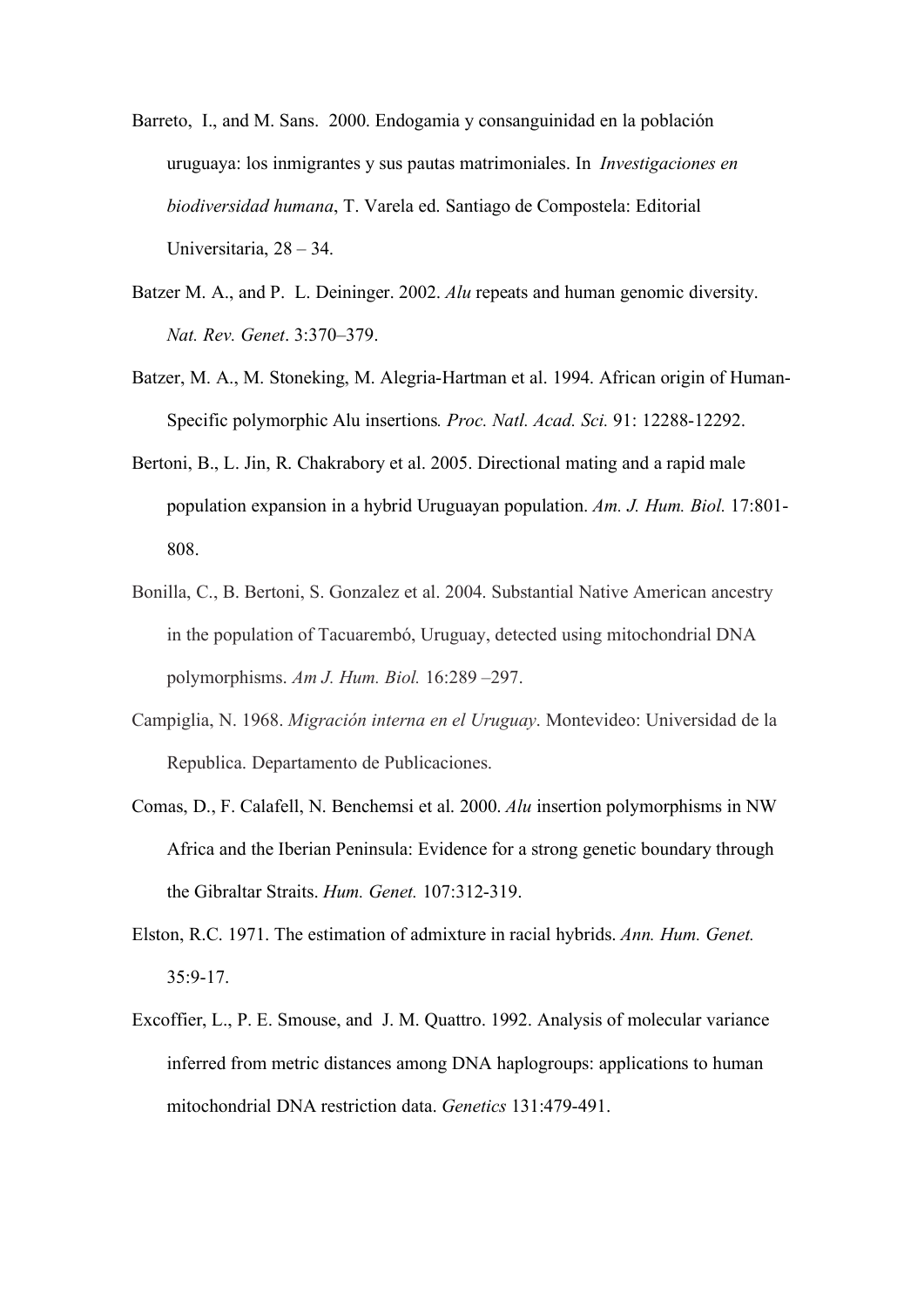- Felsenstein, J. 2002. *PHYLIP (Phylogeny Inference Package)* version 3.6a3. Distributed by the author. Seattle: Department of Genome Sciences, University of Washington.
- García-Obregón, S, M.A. Alfonso-Sánchez, A.M. Pérez-Miranda et al. 2006. Genetic position of Valencia (Spain) in the Mediterranean basin according to *Alu* insertions. *Am. J. Hum. Biol.* 18:187–195.
- Gascue, C., A. Mimbacas, M. Sans et al. 2005. Frequencies of the four major Amerindian mtDNA haplogroups in the population of Montevideo, Uruguay. *Hum. Biol.* 77:873– 878.
- Gómez-Peréz, L., M. A. Alfonso-Sánchez, A.M. Pérez-Miranda et al. 2007. Utilidad de las inserciones Alu en los estudios de mestizaje. *Antropo* 14:29-36. www.didac.ehu.es/ antropo/volumenes.html
- Gomez- Perez, L., M. Alfonso-Sanchez, D. Sanchez et al. 2011. Alu polymorphisms in the Waorani tribe from the Ecuadorian Amazon reflect the effect of isolation and genetic drift. *Am. J. Hum. Biol*. 23: 790-795.
- Gonzalez-Perez, E., M. Vias, E. Esteban et al. 2003. Alu insertion in the Iberian Peninsula and North West Africa-genetic boundaries or meeting pot? *Coll. Antropol.* 27:491-500.
- Harrison, G. A., and A. J. Boyce. 1972. Migration, exchange, an the genetic structure of populations. In *The Structure of Human Populations*, G. A. Harrison and A. J. Boyce, eds. Oxford: Oxford University Press, 128-145.
- Hidalgo, P. C., M. Bengochea, D. Abilleira et al. 2005. Genetic admixture estimate in the Uruguayan population based on the loci LDLR, GYPA, HBGG, GC and D7S8. *Int. J. Hum. Genet.* 5:217–222.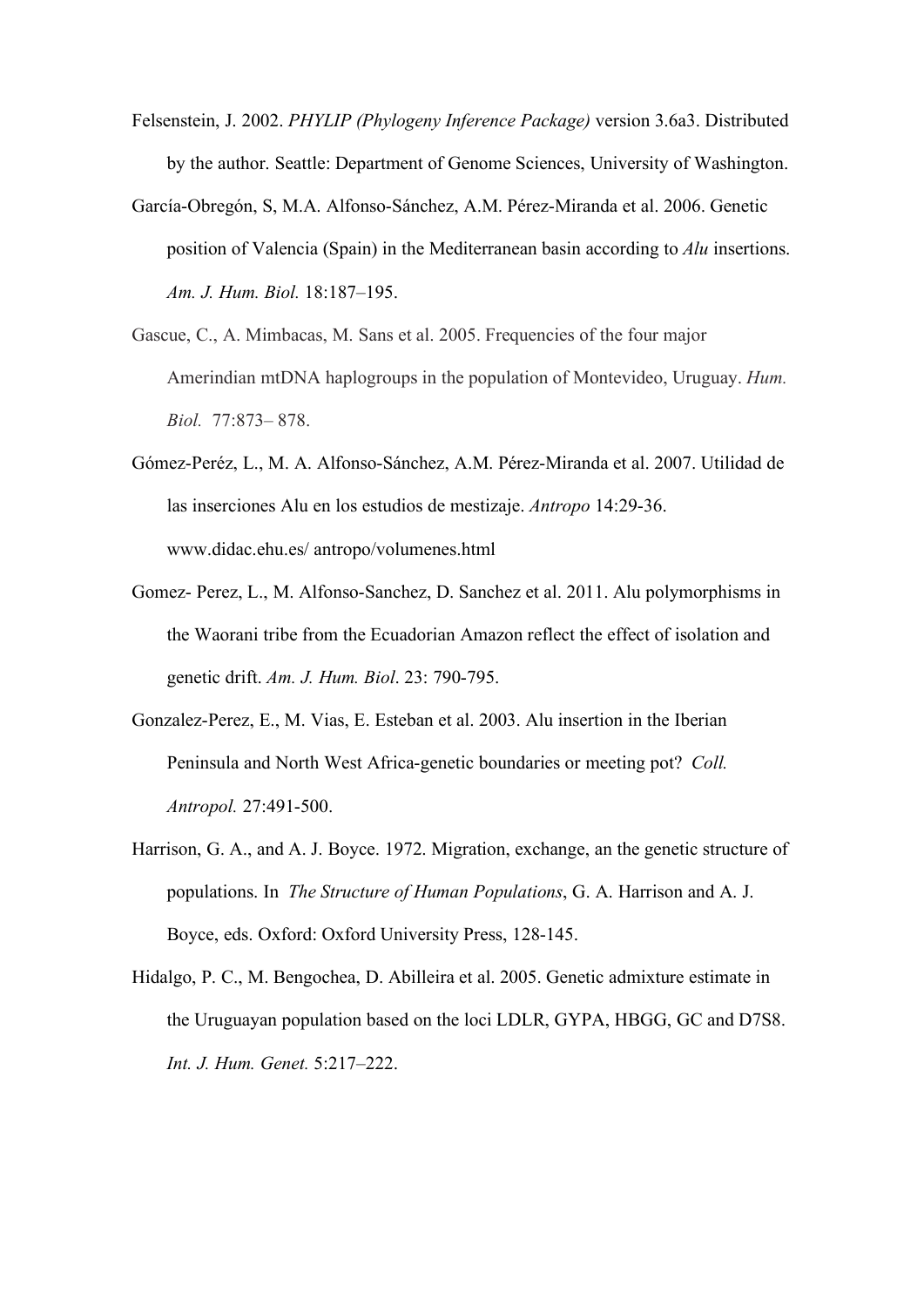- Hidalgo, P.C., M. Bengochea, and I. Alvarez. 2007. Diferenciación de la población uruguaya actual. Lo que dicen los marcadores genéticos. *Rev. Argentina Antropol. Biol*. 9: 46.
- Hidalgo, P. C., E. Ackermann, G. Figueiro et al. 2009. Extracción y purificación de ADN de pelo a pH muy ácido. *Rev. Argentina Antropol. Biol.,* Actas Novenas Jornadas Nacionales de Antropología Biológica, 146.
- INE (Instituto Nacional de Estadística ) 2012. *El Uruguay en cifras.* República Oriental del Uruguay. www.ine.gub.uy/biblioteca/uruguayencifras2012/capítulos/Población.
- Li, C.C. 1976. *First course in population genetics*. California, Pacific Grove: Boxwood.
- Miller, S. A., D. D. Dykes, and H. F. Polesky. 1988. A simple salting out procedure for extracting DNA from human nucleated cells*. Nucleic Acids Res*. 16:1215.
- Marenales Rossi, M., and J.C. Luzuriaga. 1990. *Vascos en el Uruguay*. Montevideo: Editorial Nuestra Tierra.
- Nei, M. 1987. *Molecular evolutionary genetics*. New York: Columbia University Press.
- Nei, M., F. Tajima and Y. Tateno. 1983. Accuracy of estimated phylogenetic trees from molecular data. *J. Molec. Evol.* 19: 153–170.
- Olivera Chirimini, T. 2004. Expresiones culturales de los afro-rioplatenses. In *La ruta del esclavo en el Río de la Plata: su historia y sus consecuencias*. H. van Hooff, ed. Montevideo: UNESCO, 163-171.
- Ohta, T. 1993. *Dispan: Genetic Distance and Phylogenetic Analysis*. University Park: Pennsylvania State University.
- Pagano, S., M. Sans, V. Pimenoff et al. 2005a. Assessment of HV1 and HV2 mtDNA variation for forensic purposes in an Uruguayan population sample. *J. Forensic Sc.* 50:1239-1242.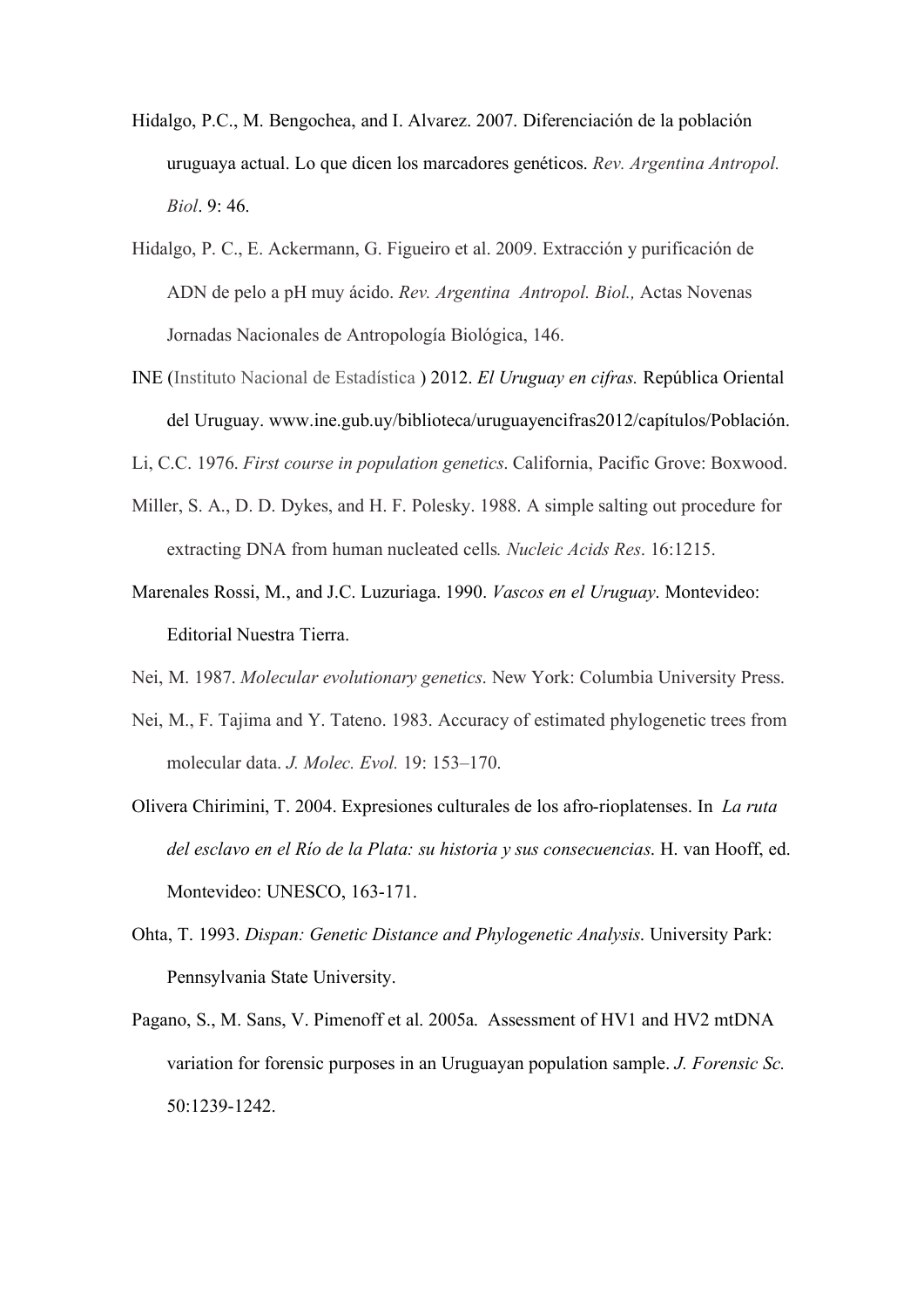- Pagano, S., M. Sans, S. Sonora et al. 2005b. A genetic population study of six Y STRs (Y-Plex6) in an Uruguayan sample and its comparison with other populations. *J. Forensic Sc*. 50:703-704.
- Peakall, R., and P.E. Smouse. 2012. GenAlEx 6.5: genetic analysis in Excel. Population genetic software for teaching and research-an update. *Bioinformatics* 28, 2537-2539.
- Pi Hugarte, R., and D. Vidart. 1969. *El legado de los inmigrantes I*. Montevideo: Editorial Tierra.
- Ray, D. A., J. A. Walker, A. Hall et al. 2005. Inference of human geographic origins using Alu insertion polymorphisms. *Forensic Sci. Internat.* 153:117–124.
- Reynolds J., B. S. Weir, and C. C. Cockerham. 1983. Estimation of the coancestry coefficient: Basis for a short-term genetic distance. *Genetics.* 105:767-779.
- Romualdi, C., D. Balding, I. S. Nasidze et al. 2002. Patterns of human diversity, within and among continents, inferred from biallelic DNA polymorphisms. *Genome Res*. 12:602-612.
- Rousset, F. 2008*.* Genepop'007: a complete re-implementation of the genepop software for Windows and Linux*. Mol. Ecol. Res*. 8*:*103*–*106*.*
- Rowold, D.J., and R. J. Herrera. 2000. Alu elements and the human genome. *Genetica.* 108:57-72.
- Sans, M., F. M. Salzano, and R. Chakraborty. 1997. Historical genetics in Uruguay: estimates of biological origins and their problems. *Hum. Biol.* 69:161-170.
- Sans, M., D. A. Merriwether, P. C. Hidalgo et al. 2006. Population structure and admixture in Cerro Largo, Uruguay, based on blood markers and mitochondrial DNA polymorphisms. *Am. J. Hum. Biol.* 18: 513-524.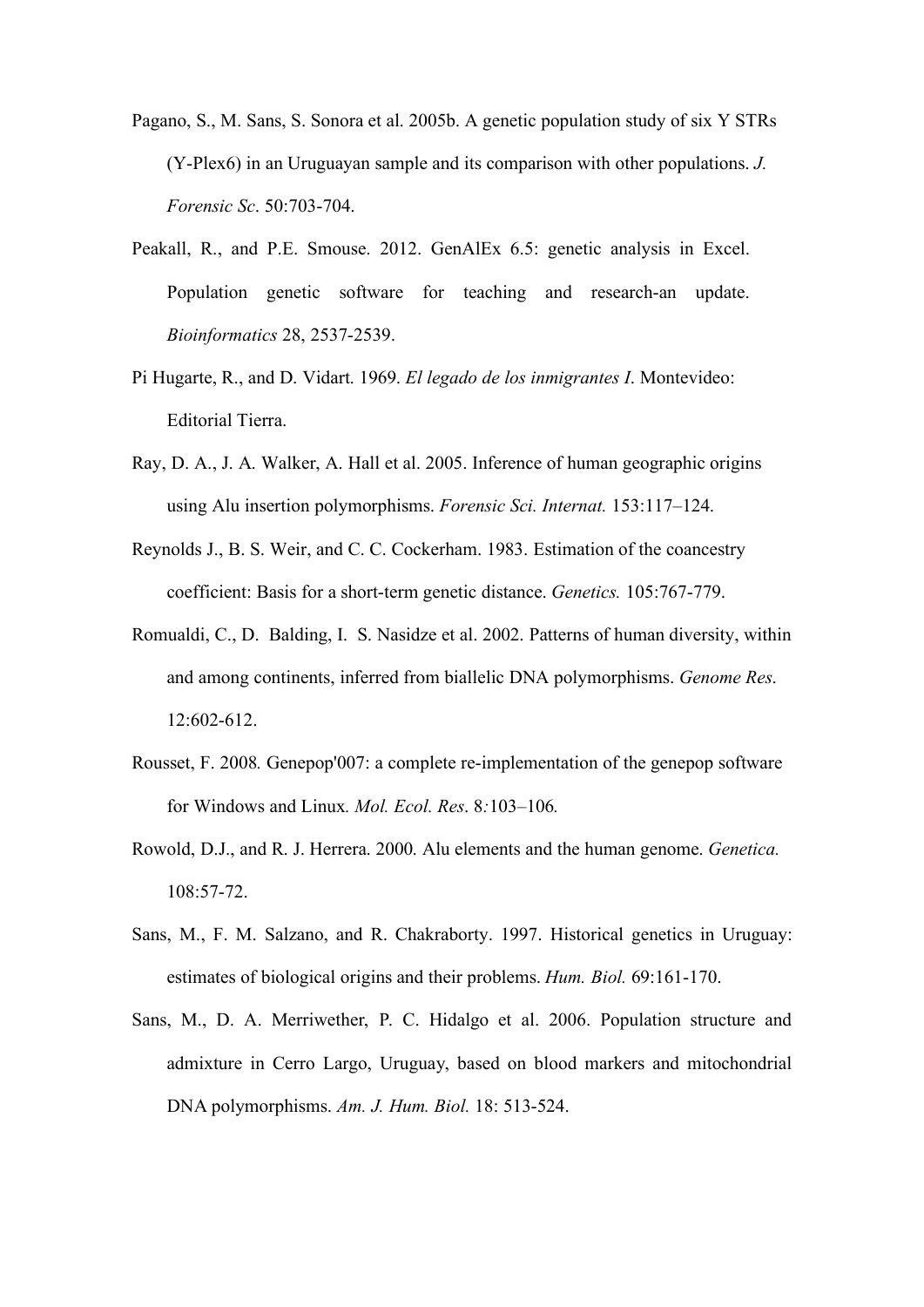- Sans, M., G. Figueiro, E. Ackermann et al. 2011. Mitochondrial DNA in Basque descendants from the city of Trinidad, Uruguay: Uruguayan- or Basque-like population? *Hum. Biol.* 83:55-70.
- Selvaggi, A., A. Santovito, P. Cervella et al. 2010. Alu insertion polymorphisms at 11 loci in a Piedmont (Northern Italy) sample. *Leg. Med. (Tokyo).* 12:212-214.
- Sneath, P.H.A., and R.R. Sokal. 1973. *Numerical Taxonomy.* San Francisco: Freeman.
- Stobart, G. 2005. Fairness in multicultural assessment systems. *Assessment in Education.* 12: 275-287.
- Stone L., and P. F. Lurquin. 2007. *Genes, Culture, and Human Evolution*. USA: Blackwell.
- Sokal, R. R., and R. J. Rohlf. 1995. *Biometry.* 3rd. ed. New York: Freeman.
- Srikumari C.R., J. Rajanikumari and T.V. Rao. 1986. Gene differentiation in four subcastes of Brahmian from Visakhapatnam, Andhra Pradesh. *Hum. Hered.* 36:373-378.
- Stoneking, M., J. J. Fontius, S. L. Clifford et al. 1997. *Alu* insertion polymorphisms and human evolution: evidence for a larger population size in Africa. *Genome Res.* 7:1061-1071.
- Swofford, S.L. and R.B. Selander. 1999. *BIOSYS2*. Champaign, Illinois: University of Illinois.
- Terreros, M.C., L. Martínez, and R. J. Herrera. 2005. Polymorphic Alu insertions and genetic diversity among African populations. *Hum. Biol*. 77:675-704.
- Terreros, M.C., M.A. Alfonso-Sánchez, G.E. Novick et al. 2009. Insights on human evolution: an analysis of *Alu* insertion polymorphisms. *J. Hum. Genet.* 54:603–611.
- Vidart , D, and R. Pi Hugarte, R. 1969. *El legado de los inmigrantes*, II. Montevideo: Editorial Nuestra Tierra.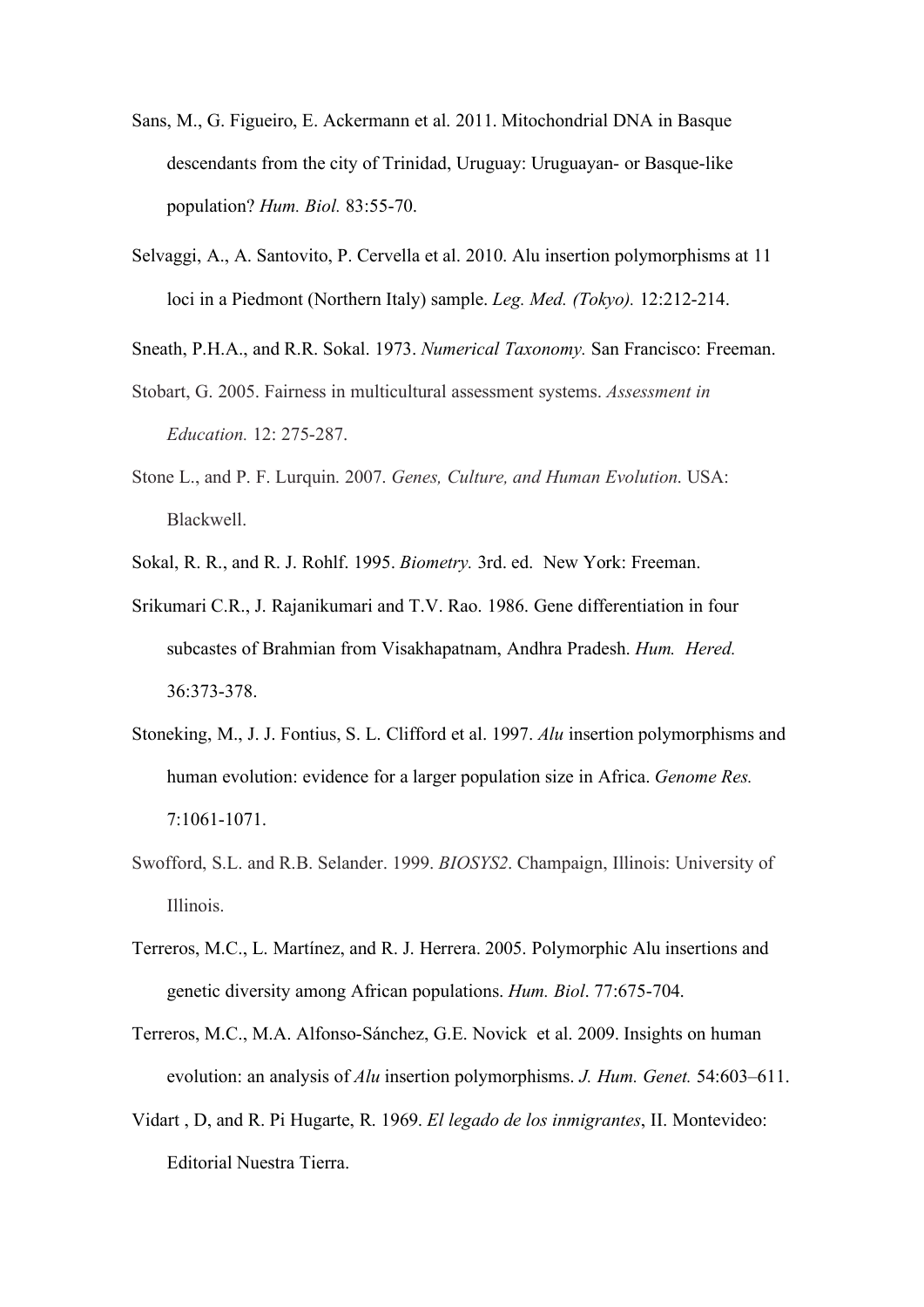Yinger J. M. 1985. Assimilation in the United States. In *Mexican-American in comparative perspective,* W. Connor, ed. Washington D.C.: The Urban Institution Press, 30-55.